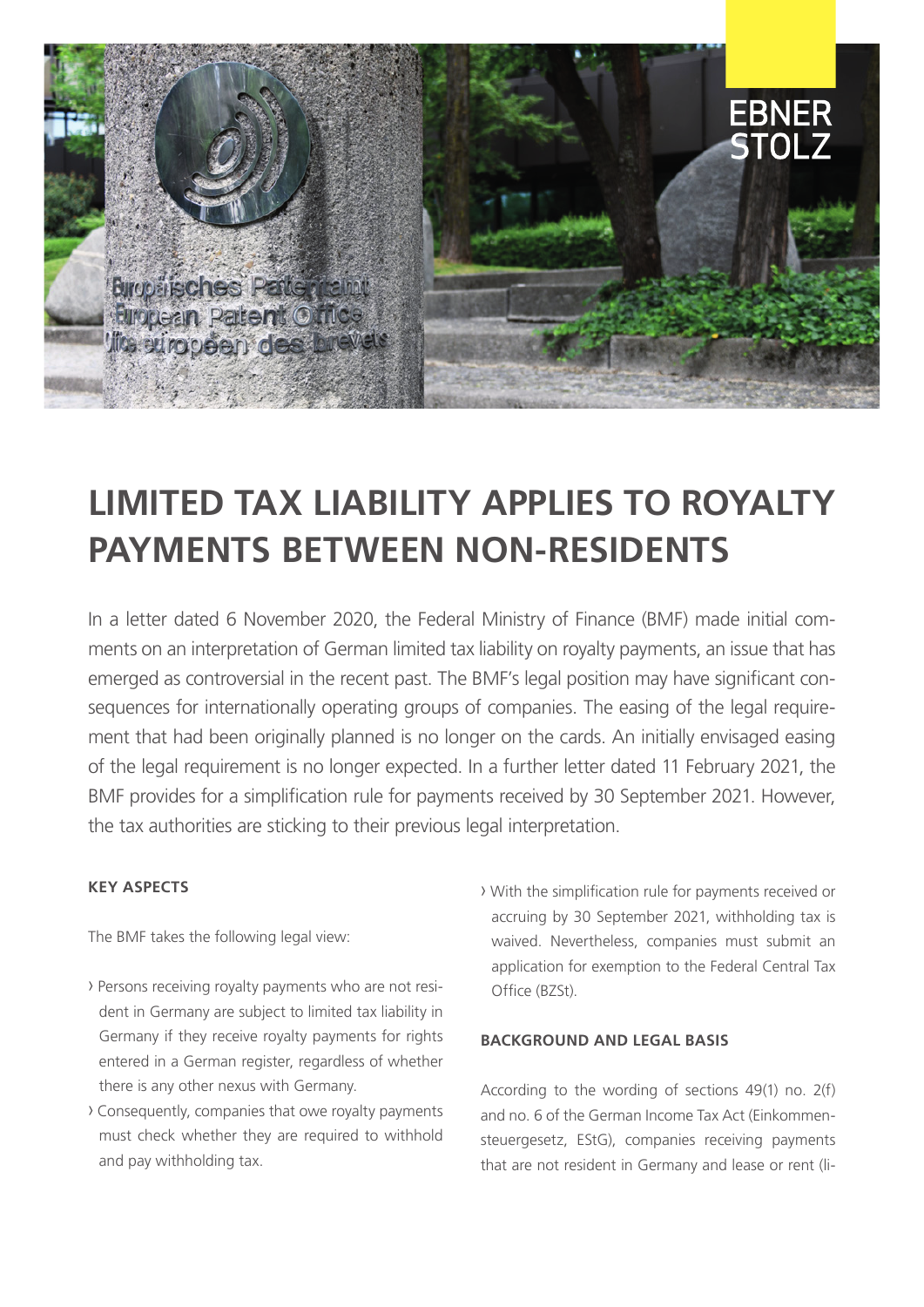cense) intellectual property rights entered in a public book or register in Germany (e.g. a patent or trade mark register) have limited tax liability in Germany. The tax must be levied either by charging a deduction (section 50a(1) no. 3 of the EStG if rights are transferred) or by an assessment procedure (section 25(3) of the EStG if rights are sold). The BMF takes the view that no further domestic nexus (beyond registration in Germany) is required. Consequently, royalty payments between persons resident outside Germany who do not exploit the rights in Germany can also give rise to a limited tax liability based on the current legal situation, as long as they are attributable to rights registered in Germany. The legal interpretation by the BMF in its letter of 6 November 2020 is likely to be covered by the wording of the law, even though it is difficult to reconcile it with the spirit and purpose of the provision.

In its ministerial draft of 19 November 2020, the BMF proposed amending the requirements referred to above by deleting the words 'or entered in a domestic public book or register' as a nexus for limited tax liability in Germany. However, this amendment is no longer contained in the bill resolved by the Federal Government on 20 January 2021. Since the BMF has in the meantime published another letter (on 11 February 2021) providing a simplified transition rule, any change in the legislation appears to be out of the question in the short term.

## **ILLUSTRATIVE PRACTICAL SCENARIO**

The parent company of an internationally operating group of companies is in the USA ('US parent'). The US parent owns the group's intangible assets, including patents that are registered in the European Patent Office and thus also registered in the German patent register. Production for the European market is handled by a Polish subsidiary ('Polish subsidiary'). The Polish subsidiary pays monthly royalties to the US parent for the exploitation of the patent rights in the production process. The BMF takes the view that the part of the royalties that is (proportionately) attributable to the patents registered in Germany results in limited tax liability for the US parent company in Germany, based on the current legal position. In principle, the Polish subsidiary would therefore be required to deduct and withhold German withholding tax.

### **THE SIMPLIFICATION RULE**

In its letter of 11 February 2021, the BMF once again addresses the issue of the limited tax liability on royalty payments and makes it clear that it still adheres to its interpretation of the law. For reasons of simplification, however, the tax withholding can be waived for royalties that accrue or have accrued to the royalty recipient by 30 September 2021 if the following conditions are met: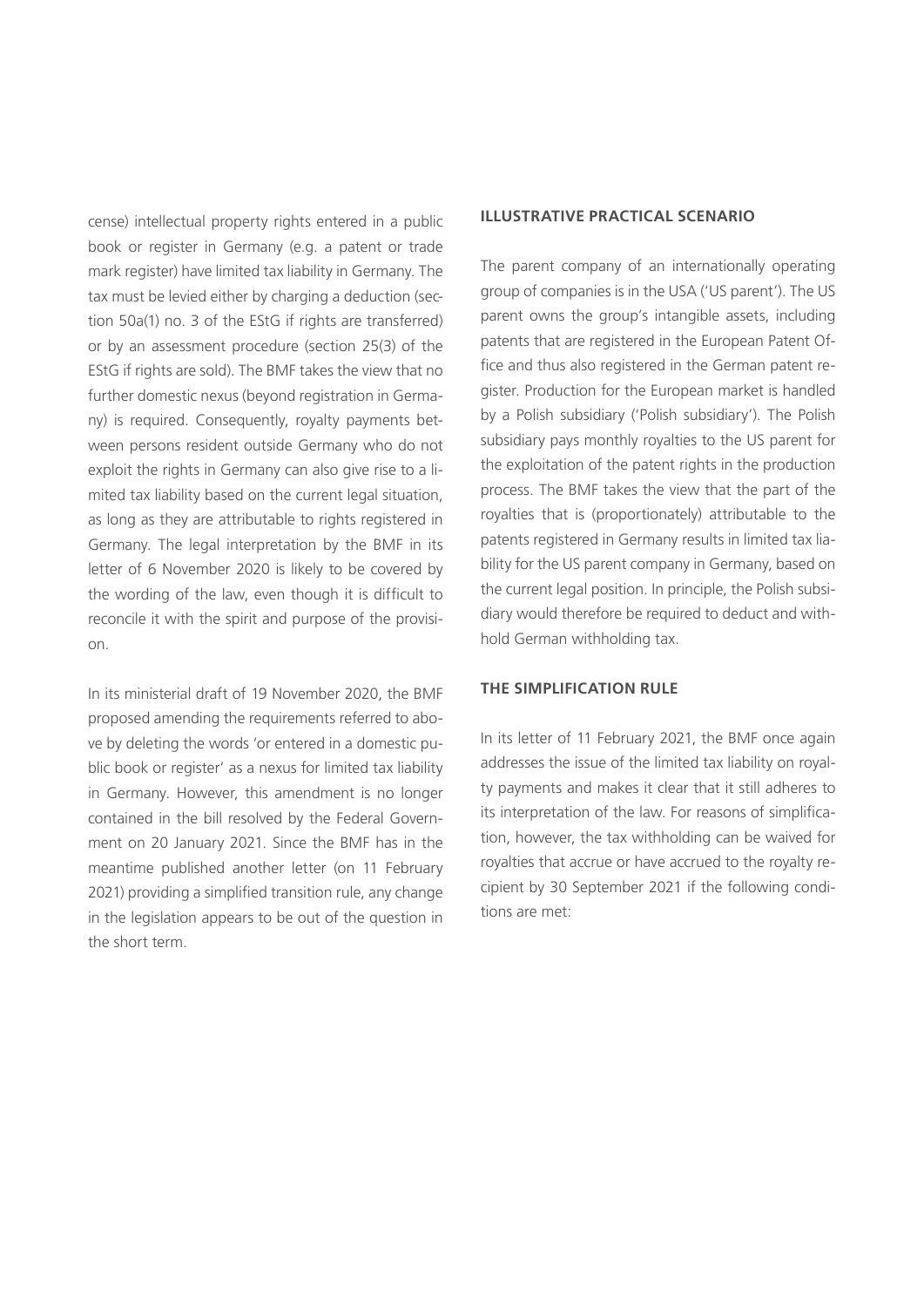- › The party paying the royalty is not resident in Germany.
- › The party receiving the royalty is relieved of withholding taxes levied in Germany upon receipt of the payment by virtue of a double taxation agreement between Germany and its country of residence.
- › The party receiving the royalty submits an application for exemption from tax deduction to the BZSt by 31 December 2021, in which the contractual relationships must be disclosed, in a German translation, if applicable.

As a result, this means that investment income tax need not be withheld in the cases covered by the simplification rule, but the cases must nevertheless be reported to the Federal Central Tax Office.

### **PRACTICAL EFFECTS**

Numerous possible scenarios are affected by the problem. For example, inbound cases may arise in which an international group with subsidiaries holds rights that are entered in a register in Germany, but are owned by the respective foreign companies. Domestic companies with a foreign subsidiary may also be affected, for example, if the foreign subsidiary has rights entered in a German register.

Under the simplification rule, it should often be possible to avoid tax withholding on royalty payments accruing until 30 September 2021 in purely foreign situations. Nevertheless, verifying the requirements and proving them to the tax office will lead to a significant additional administrative burden on companies.

If the requirements of the simplification rule are not met, e.g. because the party paying the royalty is resident in Germany or royalty payments are received after 30 September 2021, the question of withholding tax becomes acute. It is possible that the effective tax burden can also be reduced to 'zero' in these cases by actively seeking a withholding tax reduction in advance via the exemption procedure or the withholding tax retention and refund procedure, provided that there are provisions to this effect in the applicable DTA. This gives rise to a number of practical questions and hurdles, ranging from the identification of the relevant fact patterns, to the derivation of the tax basis (proportionately attributable to German rights), down to procedural questions, including the examination of any entitlement to claim relief under the DTA (applicability of the DTA and DTA restrictions such as section 50d(3) of the EStG). By contrast, cases in which there is no DTA protection can lead to effective tax burdens.

Cases where, in contrast to the illustrative scenario, the underlying rights are not transferred for a limited period, but rather for an indefinite period (sale of rights), are not subject to German tax deduction in the opinion of the BMF; however, they result in the non-resident seller being required to file a tax return in Germany.

#### **WHAT YOU NEED TO DO**

In its letter of 11 February 2021, the BMF increased pressure on companies with cross-border operations to carefully review royalty payments, assess any limited tax liability and make royalty payments by 30 September 2021, if applicable, and file an application for exemption from tax withholding by year end. In cases